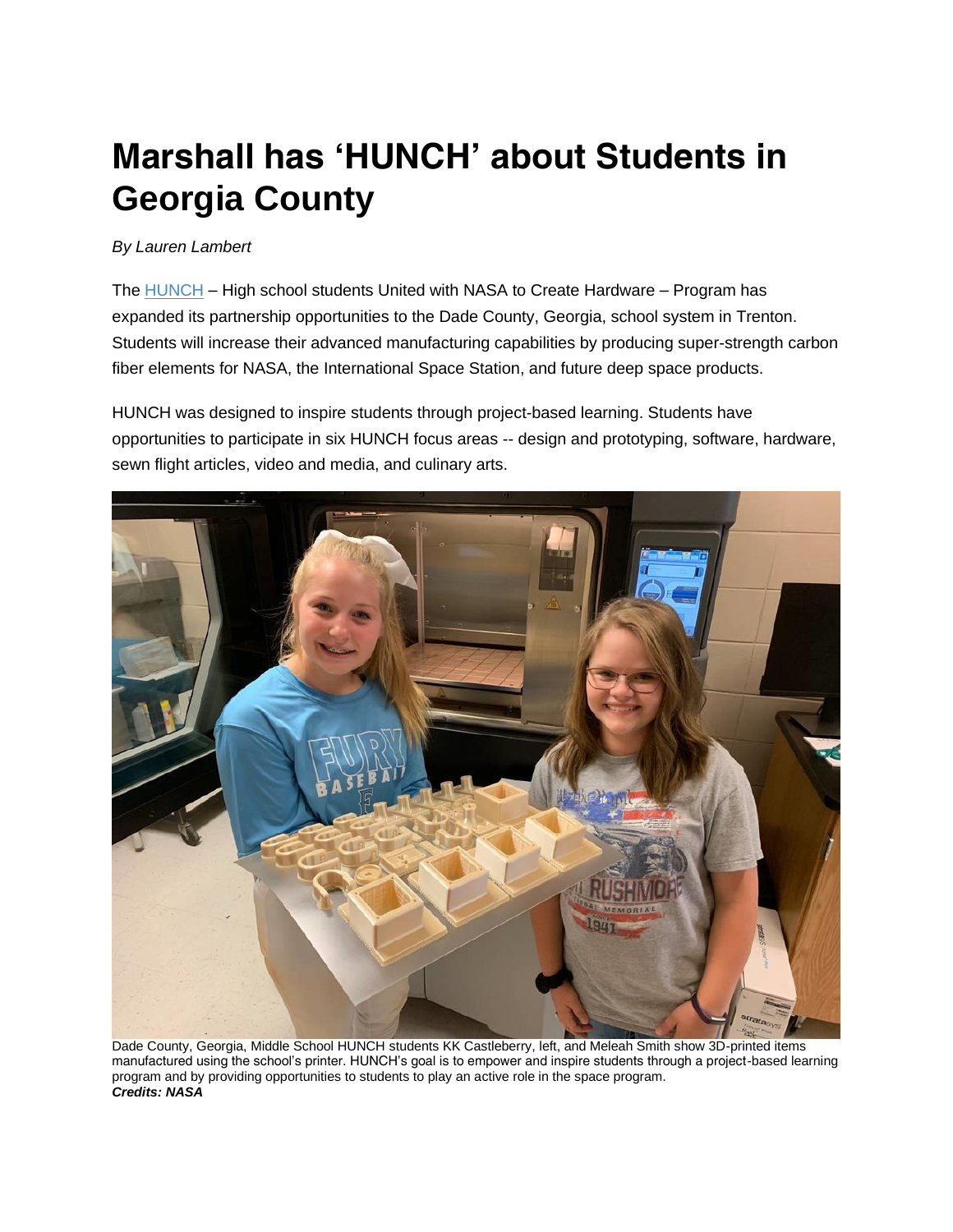"The astronauts will put in requests for things that they need on the space station, and essentially it is a wish list that gets cast out to school systems," said Whitney Young, HUNCH Space Act Agreements manager at NASA's Marshall Space Flight Center.

Schools can participate in HUNCH by meeting a set of minimal qualifications and having the capability to complete program requirements. To be a successful program, HUNCH organizers recommend that school faculties include teachers with prior experience in the focus area.

Once a school has qualified to work a HUNCH task, a Space Act Agreement is developed. NASA provides academic institutions expertise and guidance to further engage students with the design and fabrication of the products. Currently, there are 76 HUNCH Space Act Agreements across the country. Marshall holds 39 of those agreements, nine of which are new partnerships formed within the last year.

Dade County High School will use a newly acquired, high-end 3D carbon fiber-infused printer to carry out assignments. Dade County Middle School will continue to use its premium 3D printer to produce flight-ready high-temperature ULTEM plastic parts for the space station. ULTEM is semitransparent high-strength plastic material often used in electronic components. Dade County is the only school system in the NASA HUNCH Program to have these two valuable printing capabilities.

"With new partnership horizons and advanced manufacturing technologies, Dade County High School students will have opportunities that exceed many high school-level curriculums and capabilities that are in our program," said Bob Zeek, HUNCH co-founder and project resource manager at Marshall.

HUNCH started in 2003 with two schools in Alabama and one in Houston. The program has produced more than 1,500 training and flight items for the space station program – representing approximately 30,000 individual parts with 824 assembled components flown to the station.

"The biggest thing in my job is seeing the light bulbs go off when students make the connection of taking a project or a task and knowing where it's going to fly on the space station, when it's going to fly, and the self-gratification," Zeek said.

After completing a project, Zeek said that students feel satisfaction and pride knowing that their work is being put to use on the space station. "All of these factors go hand-in-hand with inspiring the next generation," he added.

"This is a one-of-a-kind experience for the students in Dade County to kick-start their careers and interact with a piece of NASA," Zeek said. "Empowering and inspiring the next generation of students is the key mission for the NASA HUNCH Program, and will certainly ring true in Trenton this